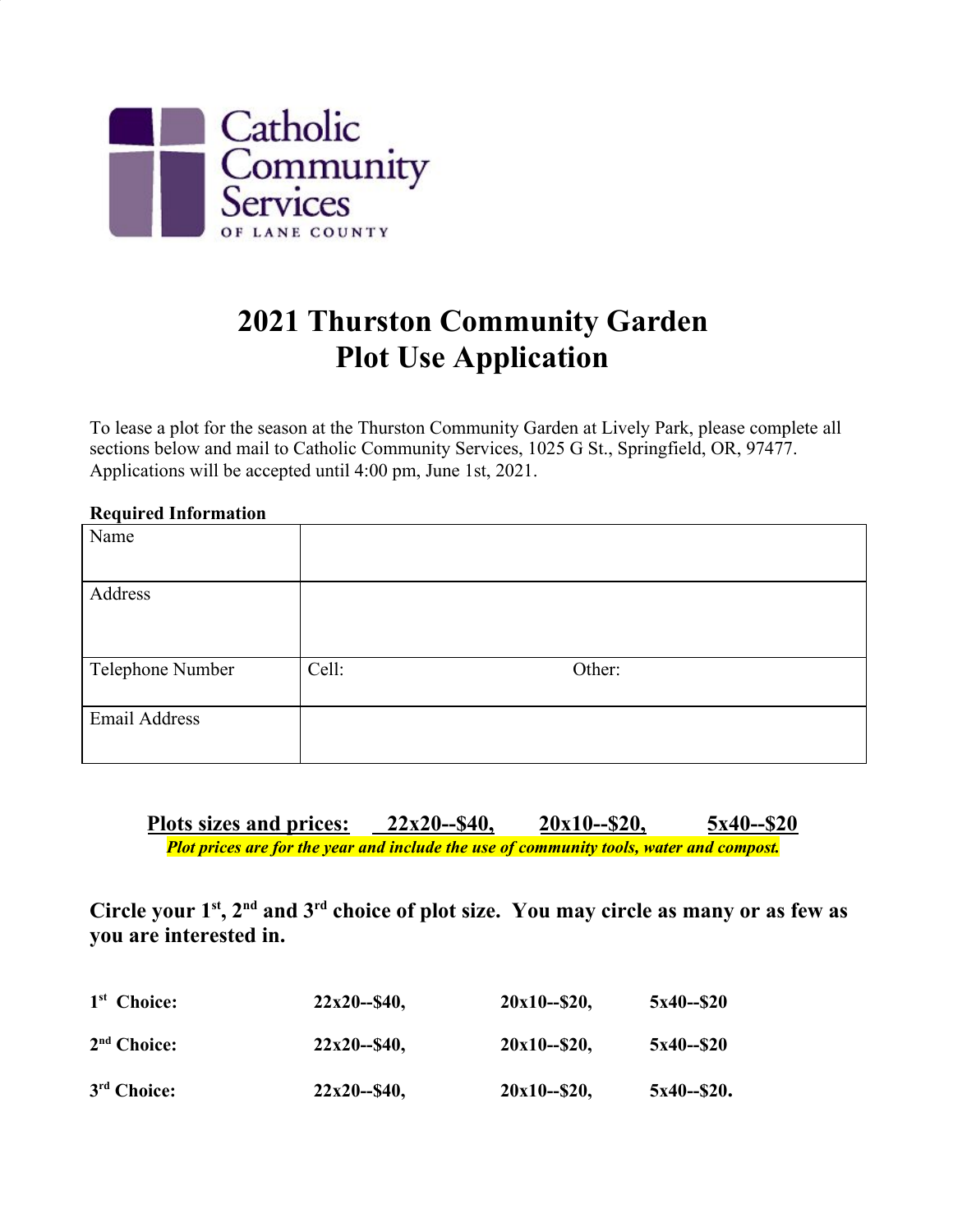## **Are you a returning gardener? At this time, you may keep one plot from last** season. Please indicate which plot you hope to retain:

*Returning gardeners in good standing have the option to keep their plot. Applications from returning gardeners must be received by February 22nd. Plots not claimed by such time will be released to new applicants.*

**All unclaimed or open plots are assigned on a first-come-first-serve basis.**

**All applicants--new and returning--will be notified of their application status by March 1st.**

**When all plots are filled, new applicants will be placed on a waiting list in order of receipt. Payment for the assigned plot is due within 7 days of being notified of plot assignment.**

**If assigned a plot after being on the waiting list, payment will be due within 7 days of notice of a plot assignment.**

**Up to two adults from the same household may be listed on the plot, but only one plot per household until all other applications are filled.**

*Before returning the application, please read attached timelines and expectations of gardeners.*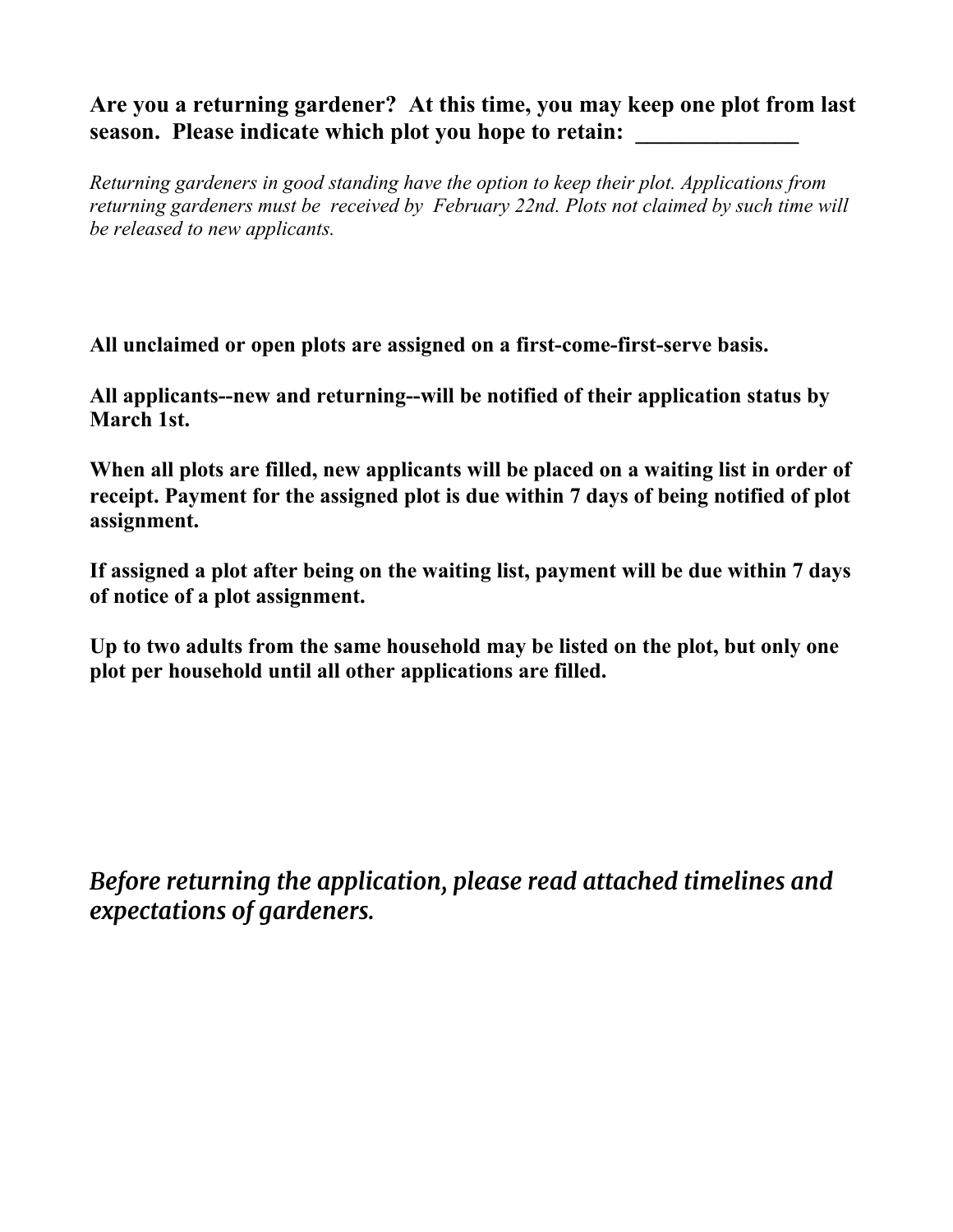## **Thurston Community Gardens – Garden Policies**

- o Members are welcome to garden during the months the garden is open (March November). During the main growing season (April – October) they must show they are using their plot by:
	- o Preparing the soil for planting.
	- o Planting and growing crops.
	- o Harvesting ripe produce.
	- o Removing weeds, especially those in flower or setting seed.
- o When not actively gardening, all members must care for their garden plot in the following way:
	- o Remove and/or properly compost all weeds and vegetation.
	- o Mulch or plant cover crop on bed for winter months.
	- o Remove seasonal structures like tomato cages, stakes and trellis materials.
- o Members are responsible for maintaining the paths and fence lines that touch their plot.
	- o Keep paths bordering your plot 2 feet wide (smaller paths) to 5 feet wide (main paths) and level so others can safely pass.
	- o Remove weeds from the paths and fence, if your plot touches a fence. (No herbicides allowed.)
	- o Keep plants within the boundaries of your plot
- o Water, hoses and basic garden tools are provided for members' use inside the garden. Tools must be returned to the storage shed before leaving the garden. Make sure the shed is locked when you leave the garden to protect the garden assets. Personal tools may be stored within the shed with consent from the Garden Manager, but owner retains 100% liability for loss or damage to their tools left on site .
- o Thurston Community Garden does not provide garbage or plant waste pick up. Members are responsible for managing the plant material and trash from their plot.
	- o Trench compost plant material in your plot, use the community compost system if approved, or dispose of it in home yard waste bins.
	- o Do not dump material anywhere inside or outside of the garden.
- o Prevent rodents and stinging insects from building homes in your garden.
	- o Remove piles of debris.
	- o Remove food sources by harvesting produce when ripe, and leaving food scraps from your kitchen at home.
	- o Dump water that has been standing for more than 3 days to keep mosquitoes from laying eggs.
- o Organic gardening is required.
	- o Use only organic fertilizers, weed killers, or bug killers
	- o If you are unsure whether a product you want to use is allowed, search the Organic Materials Review Institute website at www.omri.org, or call the Master Gardener Hotline at 541-344-0265.
- o Members are not allowed to drive up to or inside the garden.
	- o Vehicle access is limited to volunteers delivering produce to Food Pantries, and delivery, construction or maintenance vehicles under the direct supervision of the Garden Manager.
	- o Carts are available for garden members to move items from the parking area.
- o Contribute and log a minimum of 4 hours per year in service to your community garden.
	- o Contact your garden manager for a list of tasks that will count towards your service hours.
	- o If you are unable to contribute service hours due to disability or personal circumstance, contact staff to request an exception.
	- o Gardeners who do not complete and log service hours and do not contact the Garden Manager to request an exception for 2 years in a row, will not be allowed to renew their membership.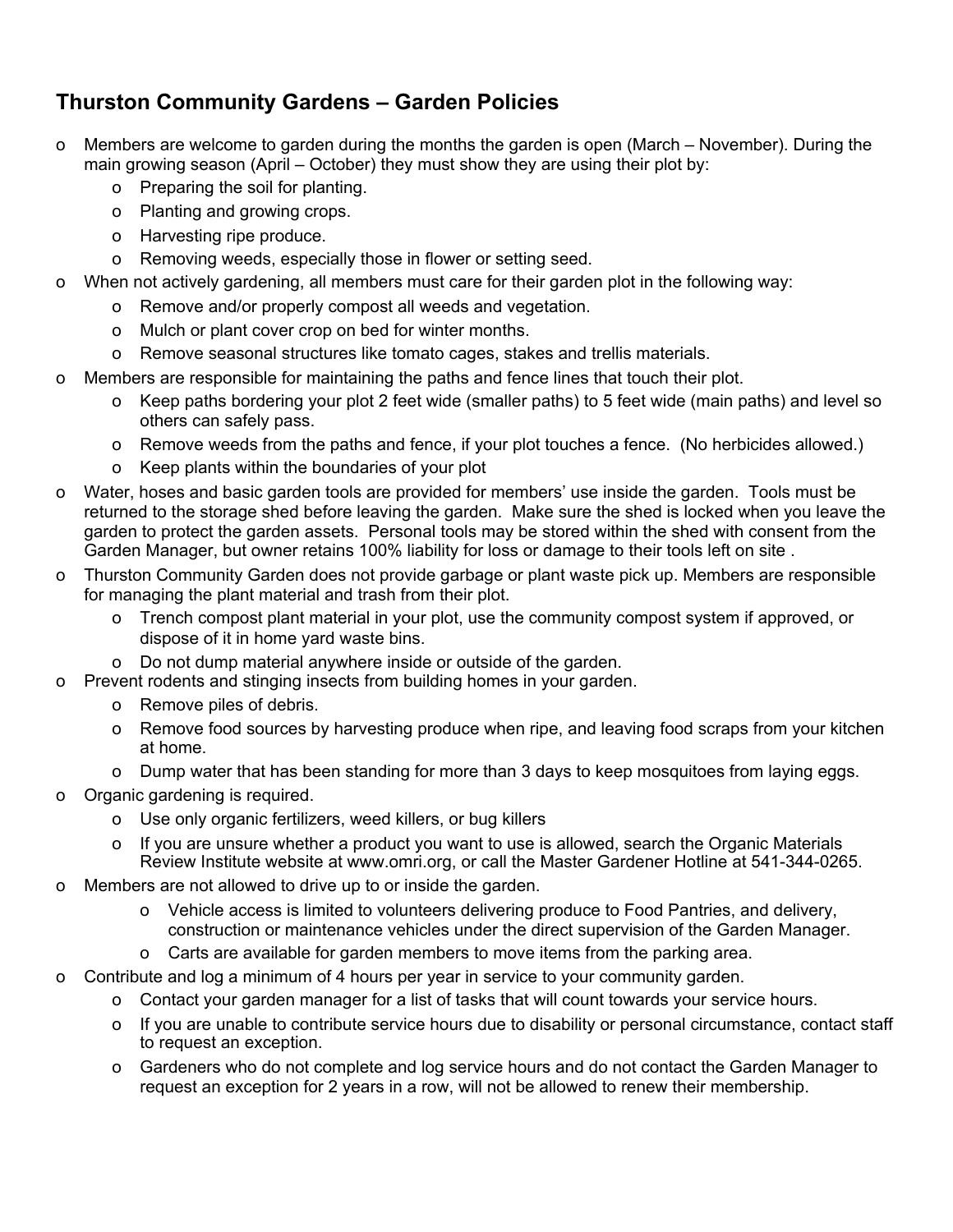## **Garden Conduct Regulations**

All Thurston Community Garden members and their guests must abide by Willamalane Park and Recreation District rules at all times.

Garden Members (and anyone they bring to the garden) Shall **NOT:**

- o Steal, damage or misuse any Thurston Community Garden or Willamalane property.
- o Remove Thurston Community Garden tools from the premises.
- o Take produce or materials from another plot without permission.
- o Bring prohibited plants or seeds into the garden. (see attached)
- o Smoke, Vape or Chew Tobacco or Marijuana in or around the garden area. (Tobacco carries the Tobacco Mosaic virus that can be harmful to other garden plants.)
- o Not erect any permanent structures or fences within the garden.
- o Commit Harassment of Any Person
- o Commit Indecent Exposure
- o Bring Weapons into the Garden.
- o Possess or Sell Illegal Drugs in or Around the Garden
- o Disturb The Peace. This includes but not limited to loud cell phone use, computers, music, offensive language or topics of conversation, and inappropriate public affection.
- o Enter the garden when their abilities are impaired by drugs or alcohol.
- o Bring pets inside the garden or tie them to the perimeter. Dogs are allowed, only under supervision and only in the designated, adjacent dog park.
- o Leave children unattended at any time.

Acting outside of these regulations is grounds for immediate termination of membership. Report any incidents to the Garden Manager. If a crime is being committed, call 911 or the Springfield Police Department at (541) 726-3714.

**Gardener Accountability and Policy Enforcement** Gardeners are responsible for following the garden policies. The Garden Manager will regularly monitor plots throughout the year. If a gardener is not following the garden policies, staff will send them a reminder.

- o If a garden plot looks abandoned during the main garden season (April October), the Garden Manager will check in with the plot holder. The plot holder has 2 weeks to respond and start gardening. If there is no action after 2 weeks, the plot will be reassigned.
- o When a gardener receives their third reminder during the garden season, they have the option to enter a trial period where they work with staff to create a garden plan to help them keep their plot.
- o Gardeners who receive a fourth reminder in a year will have their membership cancelled and the plot will be reassigned.
- o Gardeners may request an appeal of a garden reminder or plot cancellation by submitting that request to the Garden Manager.

*Contact Information* for the Garden Manager, Willamalane Park and Recreation, and Catholic Community Services are posted on the bulletin board at the shed.

*ADA Statement: To help ensure equal access to programs, services, and activities, the Thurston Community Garden will reasonably modify policies and procedures for persons with disabilities. Contact the Garden Manager with such requests.*

*Notice of Non-Discrimination: Thurston Community Garden services reflect the cultural diversity of our community. We do not discriminate on the basis of religion, race, color, gender, national origin, sexual orientation, age, or ability.*